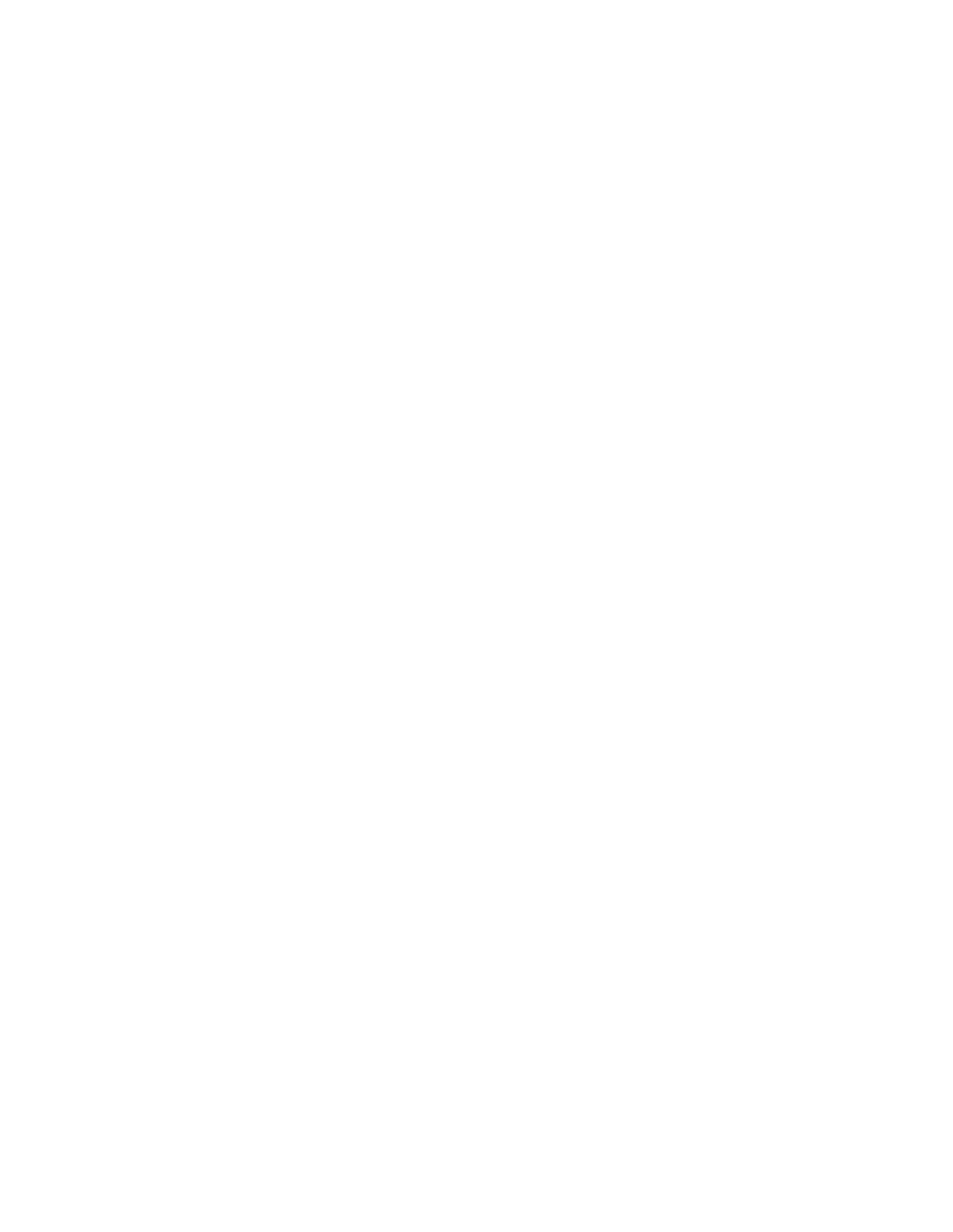# **The Fading Indonesian's Solidarity**

Anarchic demonstrations, more often lately than before, conflicts between villagers, citizens, students and the elements of both the urban and rural societies may indicate the fading of the Indonesians' solidarity among its members. Why does the fading of the social solidarity happen?

This time, the Indonesians are experiencing the multidimensional crisis that is eroding the culture of mutual assistance, the community group work, caring for each other and social gap, while the social solidarity in essence is the Indonesians' self identity. The self identity, according to the Minister for Social Affairs, Salim Segaf Al Jufri , "is something needs rebuilding" by empowering the social solidarity movement by involving various elements that may prevent the brittle of the nation's strength (Republika, 2012).

By the easily breaking of the social solidarity into social conflicts—in many instances without reasonable cause whatsoever—shows one thing: trust between one another is thinning and thinning. Nobody can tell whether the trust will disappear altogether or will endure the test of the time. Nobody actually wants the trust will fade away but there is nobody that is able to promote a solution to the jumble mumble of the situation.

Demonstrations have developed into struggle, often anarchic, to get the

Publisher: A. Watik Pratiknya, Co-editors: Andi Makmur Makka, Dewi Fortuna Anwar, Chief Editor: Siti Zuhro, Executive Editor: Mustofa Kamil Ridwan, Editors: Andrinof Chaniago, Rahimah Abdulrahim, Assistant Editor: Wenny Pahlemy, Copy Editor: Ibrahim Al Muttaqi, Secretary & Layout: Aryati Dewi Hadin, Circulation & Production: Ghazali H. Moesa, Address: The Habibie Center, Jl. Kemang Selatan No. 98, Jakarta 12560, Indonesia, Tel. (62-21) 781 7211, Fax. (62-21) 781 7212, thc@habibiecenter.or.id, www.habibiecenter.or.id- No. ISSN 2087-1619

PostScript is published bimonthly by The Habibie Center. @2012 by The Habibie Center. All Rights reserved. Unless stated otherwise, all views<br>expressed in PostScript reflect the views of the editorial staff. Inquiries on c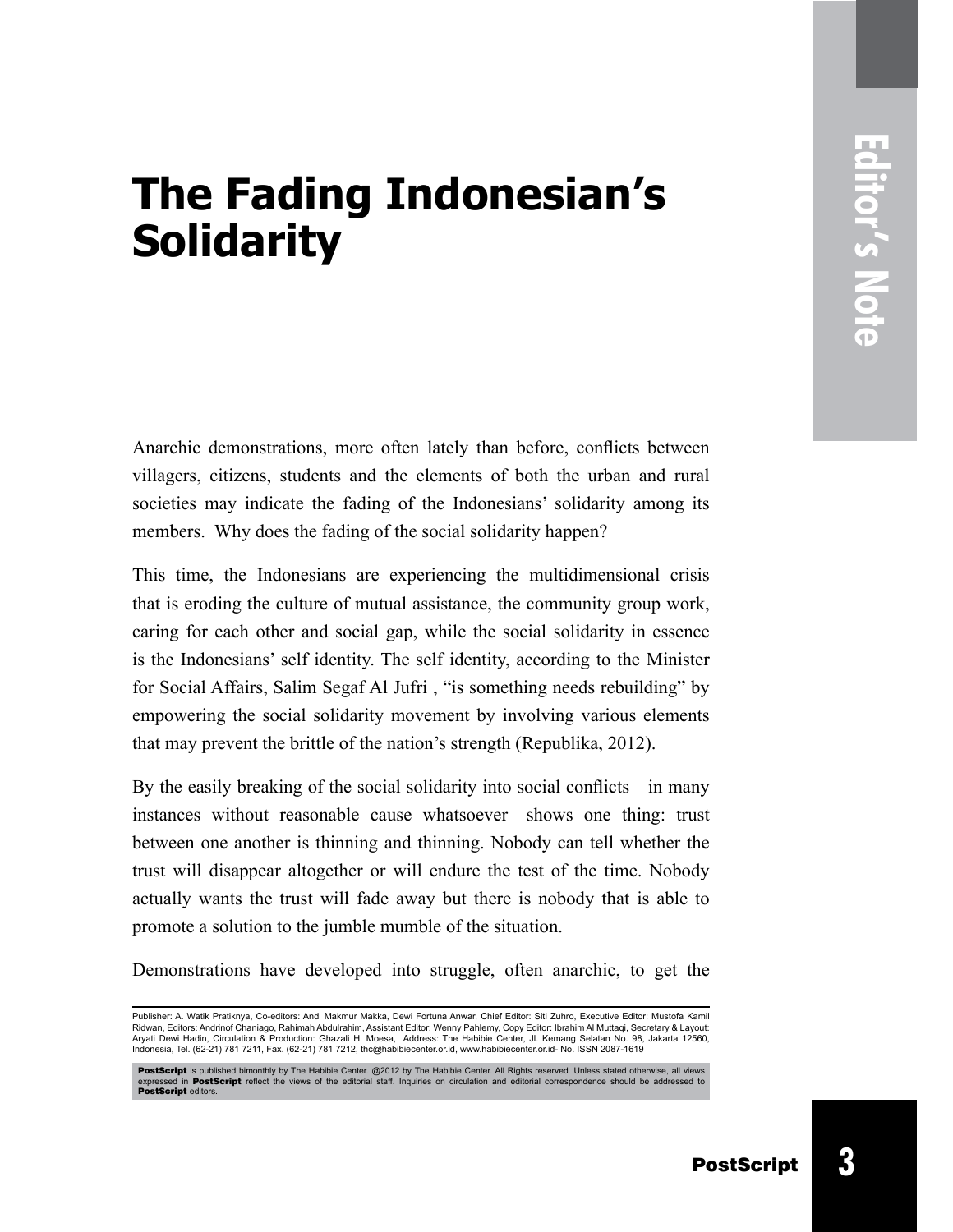demonstrators' aspiration through, whether in factories (to get a raise of their salaries) or in the government's institutions (to reach a higher level of the minimum regional wage from about US\$150 a month to a bit above \$200). The word 'sweeping' has become very popular among the laborers and the society as a whole, where laborers who are gathering to demonstrate 'sweep' others factories in which their laborers have no inclination to join the demonstrations. The initiators of the demonstrations asked the colleagues, forcibly if need be, to get them jointo make the demonstrations bigger un numbers.

What can be seen from the demonstrations nowadays are that, thanks to the 'reformasi', the demonstrators are no longer 'afraid' of the security forces, either they are the police, the military let alone the civilian institutions' security apparatus like the Satpol PP, the apparatus of governors or regents.

Conflicts between the security forces and the people in many places have more often broken, prompted by cases of land (plantations), labor(wages and other rights of the laborers) and others—many are the legacies of the New Order's totalitarian government—which have for decades not been deliberately neglected or endeavored to be solved. Concerning the elections of the regional heads conflicts generally break between the supporters of the candidates.

More members of the security forces become the victims of the conflicts, which have spread to many places where the places were tranquil, with no conflicts, during the New Order era. Where there were no conflicts in the old days, nowadays the places are prone to dispute and later, conflicts that often take death toll.

#### Why?

Mostly people who are involved in a conflict feel that they are neglected by the government, or they feel that there is injustice surrounding them. Wage of the laborers is one acute example about the mass envy. Laborers in many towns and cities demonstrate to demand the raise of their wage, similar to those which is given in Jakarta. All of those are thanks to the communication that has developed enormously spurred by the advancement of the information technology. The demonstrators do not let anybody—especially other laborers not join their demonstrations, and they do not hesitate to make anarchic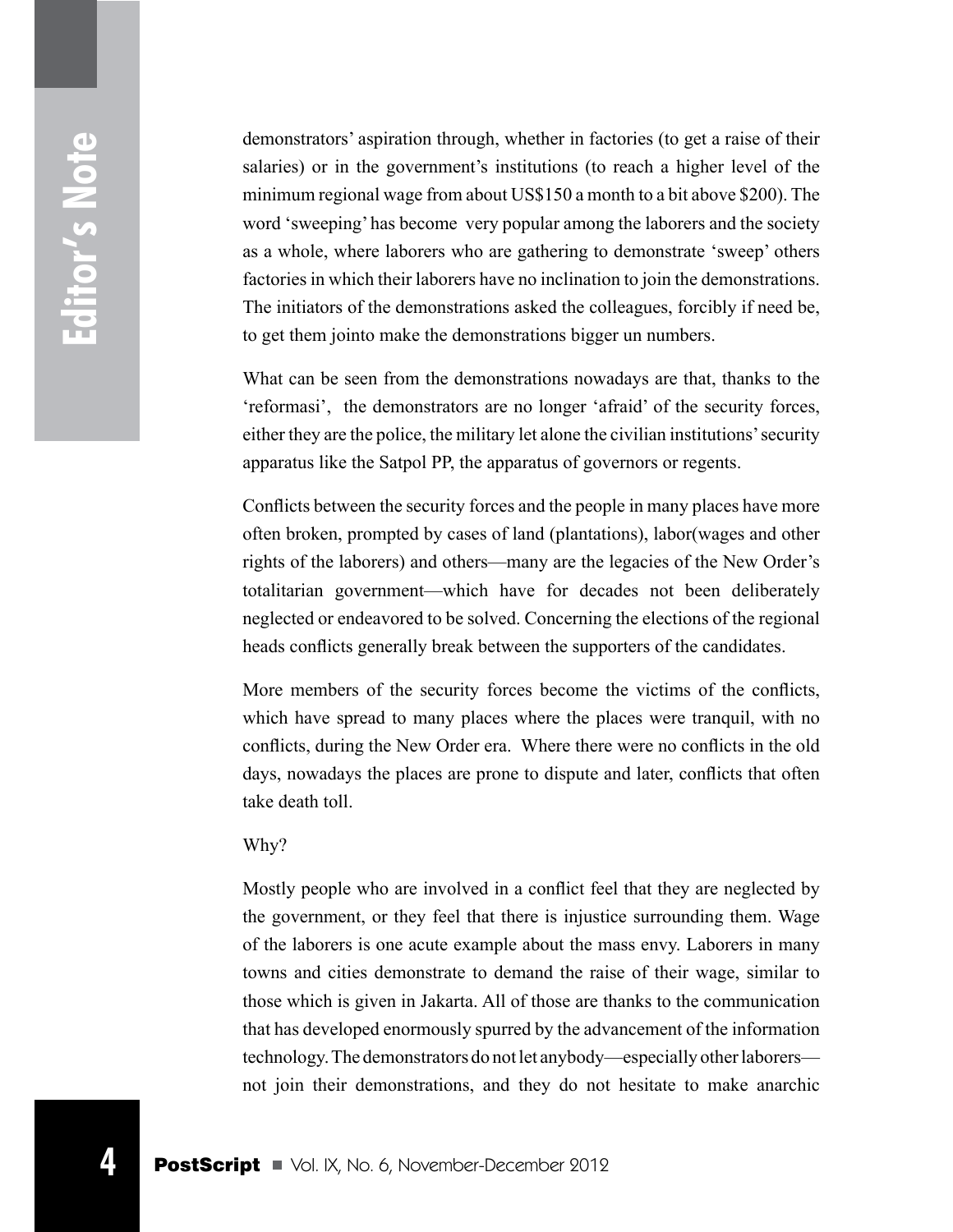behavior, including injuring their colleagues who are reluctant to jump the bandwagon.

Disappointment have spread out to anyplace in this country, seeing the corruption that the government still unable to wipe it out. The government policy to overtake the responsibility of overcoming the chaos done by the banks during the multidimensional crisis in 1997-1998, is one of the sources of mass envy. The willingness of the government to recapitalize the chaos in the banks, an agreement with the IMF, means that the government deliberately enter the a pitfall, using the money people pay their tax to the government.

-oooOooo-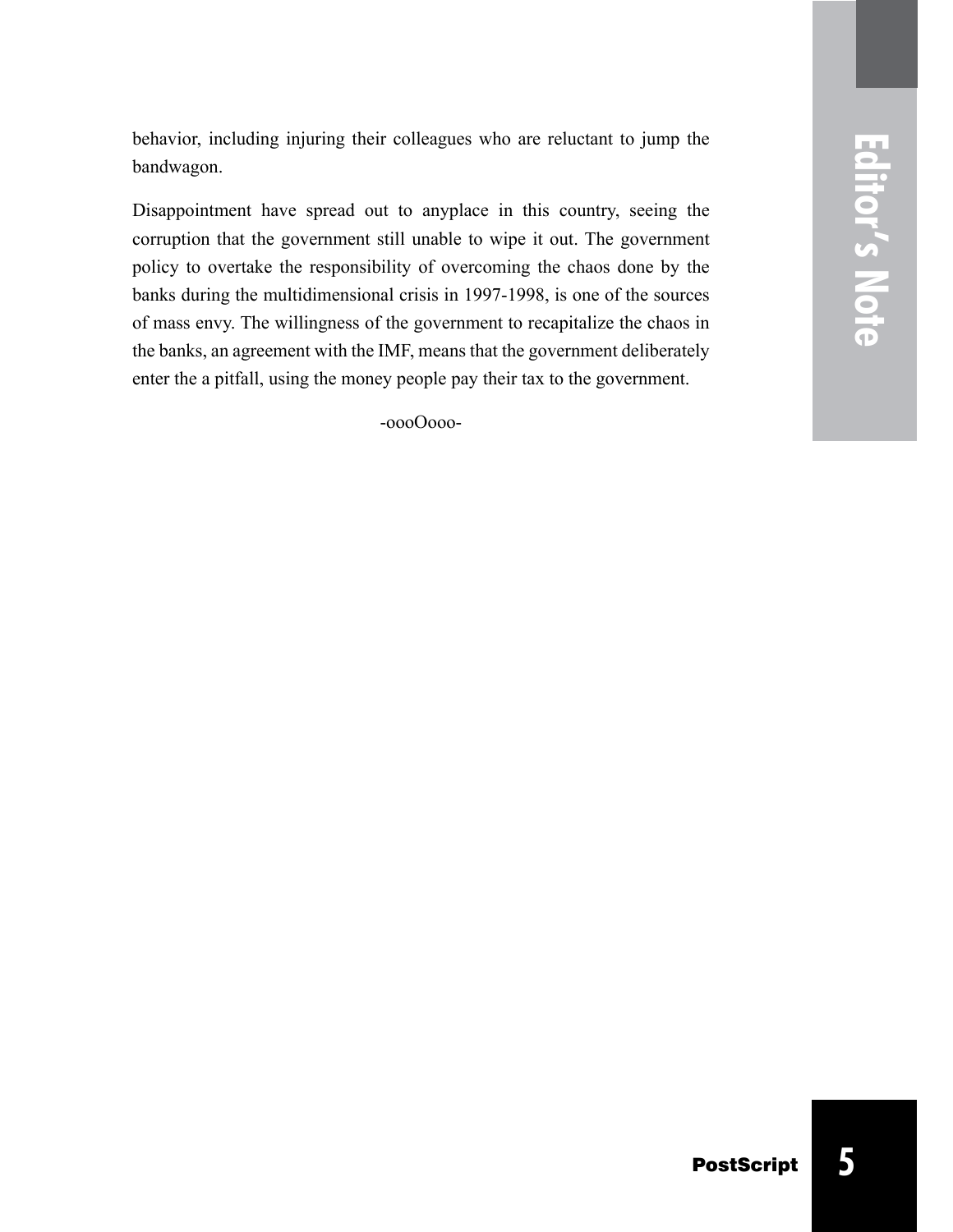# **Obstacles to an Indonesia-Taiwan Economic Partnership**

### **Ibrahim Al-Muttaqi, ASEAN Studies Program Officer, The Habibie Center**

ore often than not, whenever a Taiwanese official pays a visit to Jakarta, there is usually one question on his mind: "Dude… where's my FTA?"

Though the question is usually couched in a more diplomatic and subtle language, the essence remains the same: with all the potential economic benefits an Indonesia-Taiwan FTA could bring to the table, why has one not been forthcoming? If Singapore can sign an FTA with Taiwan, what's stopping Indonesia? Indeed a joint study by an Indonesian and Taiwanese think tank found that if tariff barriers between the two countries were removed, trade would increase by as much as US\$334 million; a largely conservative figure given non-tariff barriers are not taken into account.

**Example 10** The value of the way.<br> **6** Post Collect Allentia, there is usually one quest where's my FTA?"<br>
Though the question is usually couched in a 1<br>
language, the essence remains the same: with<br>
benefits an Indonesia A suggestion made when a Taiwanese delegation from Prospect Foundation recently paid a visit to The Habibie Center may shed some clues to the questions above. Though the aforementioned joint study may have looked at hard economic data, focusing on facts and figures, it had perhaps omitted an examination of public perceptions among the average Indonesians or the political climate in Jakarta. The discussion at The Habibie Center revealed these two factors to be the biggest present obstacles to an Indonesia-Taiwan FTA; thus attributing little to any notion that maintaining Jakarta-Beijing relations stood in the way.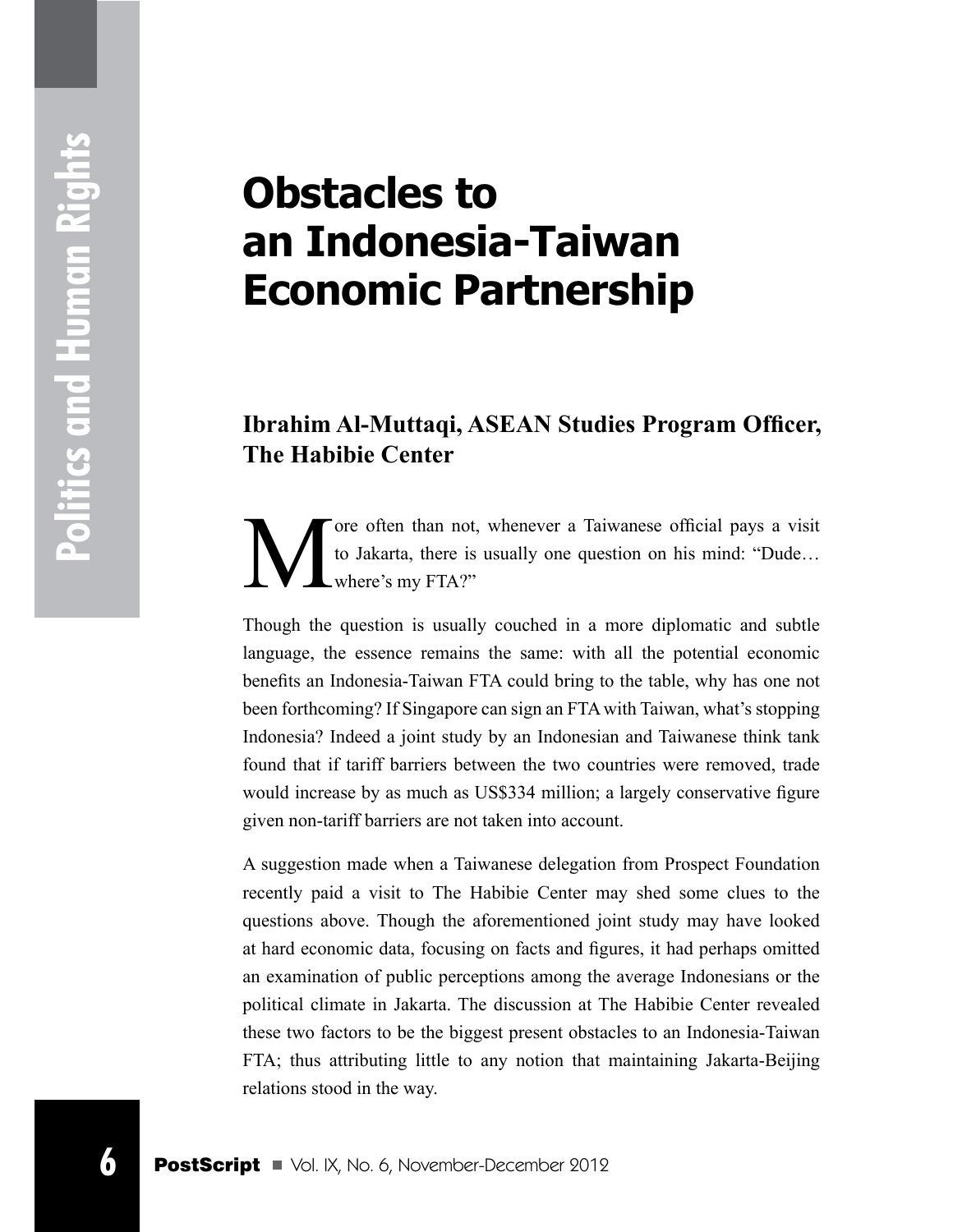In developing this point, three things can be said. Firstly, in the past few years the Indonesian public have grown tired of the many economic partnerships Jakarta has entered with very little benefits seen as a result. Indeed a popular feeling among Indonesians is that the costs of various FTAs far outweigh their benefits.

Secondly, on some level the Indonesian Government has failed to communicate effectively with the people to explain the advantages. A case in point was the Government's handling of the ASEAN-China Free Trade Agreement of 2002 (ACFTA). Though the Government had eight years to socialize the Agreement to the people, ACFTA instead drew widespread public opposition at the eleventh hour in 2010.

Thirdly, political parties have tapped into this depth of public feeling as a useful stick to beat the Government with. In other words, FTAs have been hijacked as a tool to win political points. To illustrate, although ACFTA was signed by Megawati Sukarnoputri during her Presidency, it was her Indonesian Democratic Party of Struggle (PDI-P) that would later become one of the most vocal critic of ACFTA against the Yudhoyono Administration.

Taking all the above into account, it is highly unlikely despite the economic sense it makes that Indonesia will commit itself to any new FTAs, any time soon. The public are tired, the Government needs to work on its communication skills, and political parties are sharpening their knives. As was mentioned at The Habibie Center, it was simply not a good time to sign an FTA, and with Presidential and Legislative elections around the corner in 2014, an Indonesia-Taiwan FTA is all the more unlikely.

So where does this leave our Taiwanese friends? A little patience, trust and understanding of the nuances shaping Indonesian politics and domestic environment would a go a long way. As such, greater Track 1.5 and Track 2 activities, like the third Taiwan-Indonesia Dialogue co-organized by The Habibie Center earlier this year, should be further encouraged. In this way can an Indonesia-Taiwan economic partnership be one day realized bringing economic prosperity to the peoples of Indonesia and Taiwan.

-oooOooo-

**7**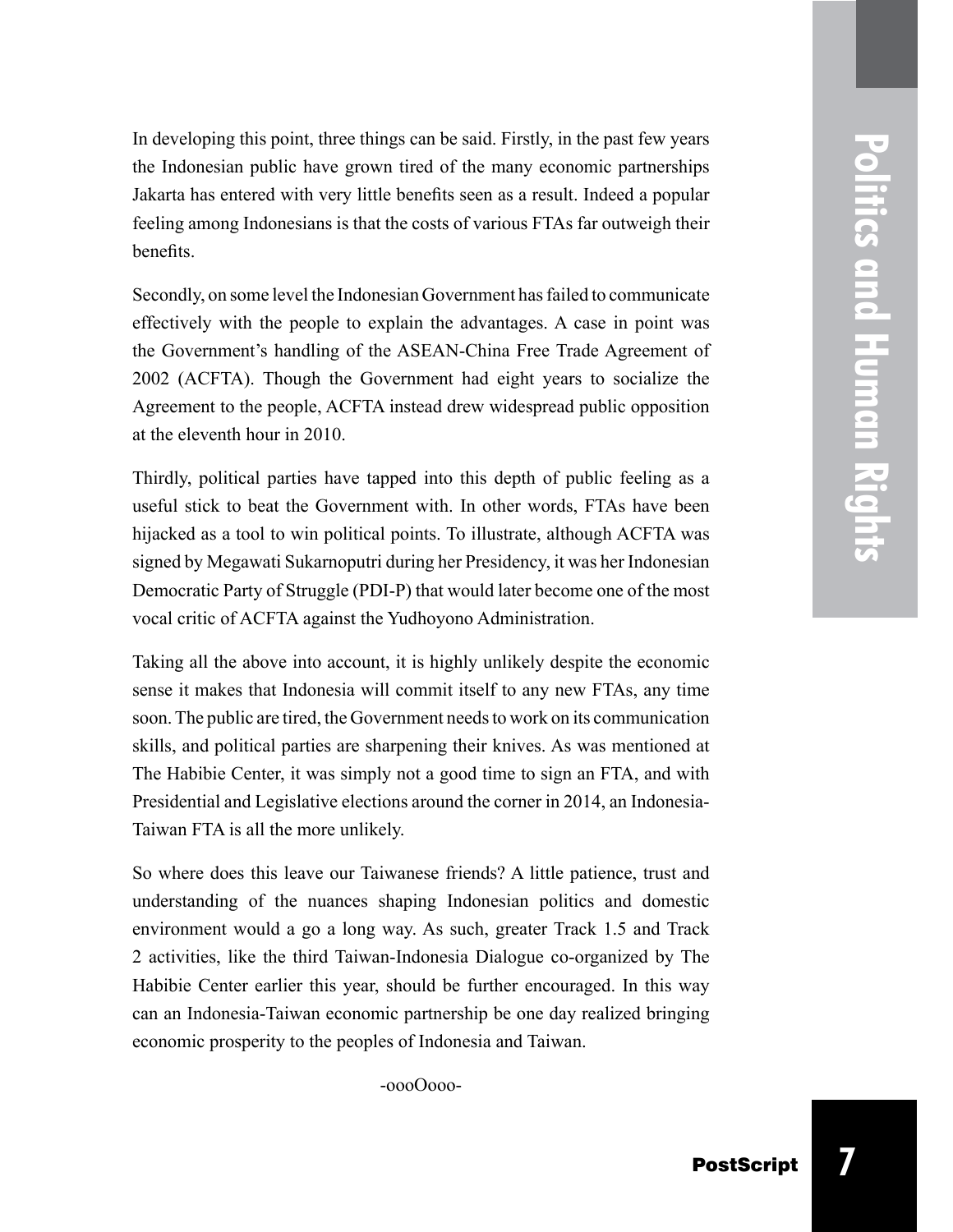# **Who Actually Runs the Government?**

### **Inggrid Galuh Mustikawati, Researcher, The Habibie Center**

**Example 18 Post Control Control Control Control Control Control Control Control Control Control Control Control Control Control Control Control Control Control Control Control Control Control Control Control Control Contr** e may see and hear continued news about violence that has happened within society. It has become a common and ordinary issue in society and has led to the people's perception that it is ok to use violence for certain purposes. There is an assumption within the society that if the violence is conducted by mass people, the law enforcement officers will find difficulties to determine the suspect of violence. Unfortunately, what the law enforcement officers have done were always indecisive actions. Therefore, the violence keeps prolonging and this condition raises a question: who actually runs the government? Why is the rule of the jungle able to perform freely under the existing law established by the government itself?

To a certain degree, the absence of the State (law enforcement officers) in the violent incidents has shown the lack of credibility of law enforcement officers themselves. The National Violence Monitoring System (NVMS) database has noted the increasing incidents of violence during January - August 2012 in nine provinces.

<sup>1</sup> There were 4907 incidents which caused 605 deaths, 4541 injuries and 968 buildings damaged, which mostly happened in three provinces namely Greater Jakarta (29.75%), Papua (21.58%), and Nanggroe Aceh Darussalam  $(12.39\%)$ .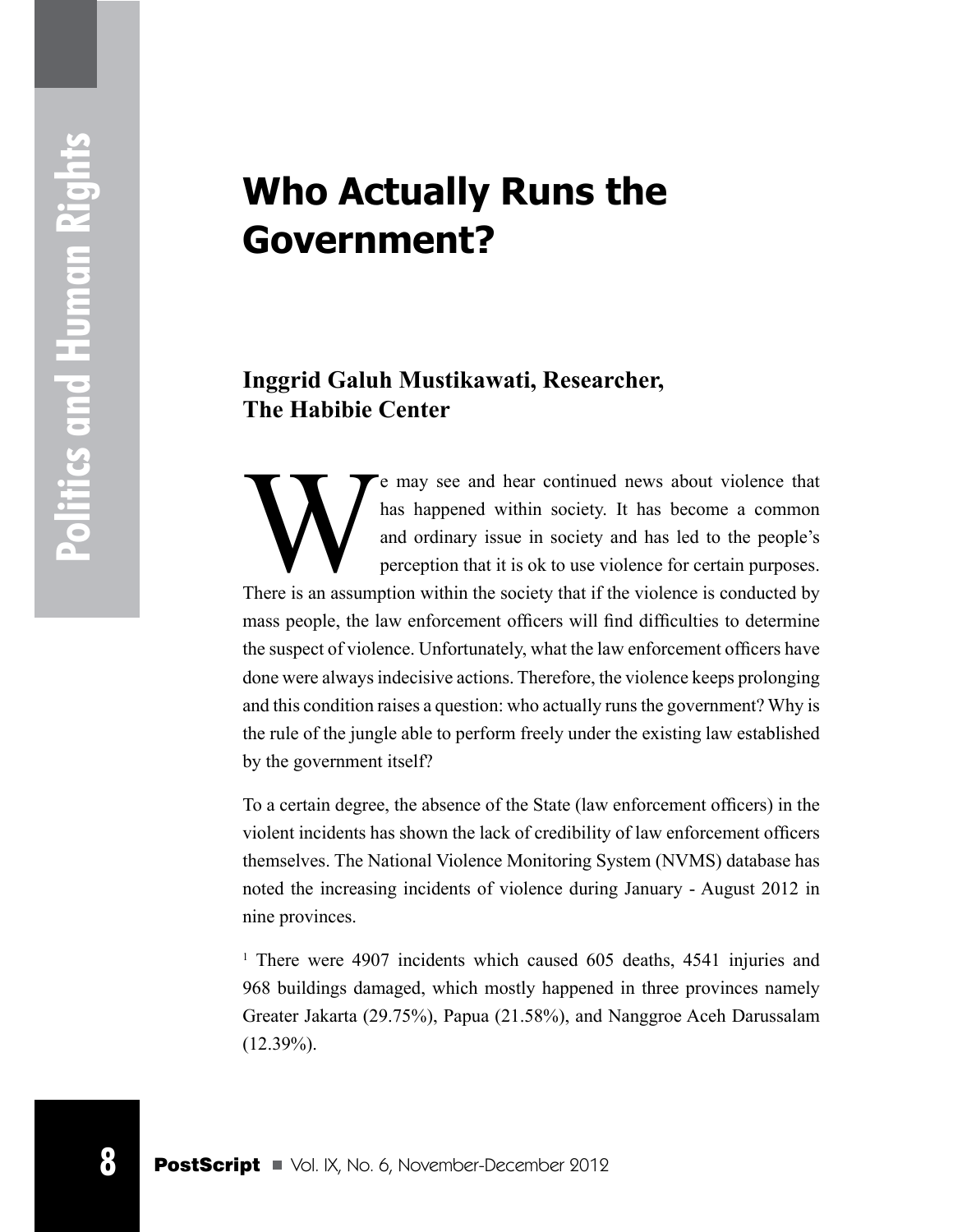

Source: NVMS Database, 2012

The above figure has shown the trend of violence based on the total incidents and its impacts in nine monitored provinces. Its fluctuation has its own story. For example, in February 2012, we can see that the number of buildings damaged has increased drastically. According to the NVMS data, that increasing number was caused by several incidents of land conflict in Maluku that were due to border issues between villages, the claim of customary ownership, and overlapping issue between customary area and administrative area. Furthermore, in March 2012, we can see the increasing number of incidents and injuries that was caused by several anarchic demonstrations to reject the oil price increases that happened in several regions. For the period of May to August 2012, we may see that there was no drastic fluctuation in the trend of violence but NVMS data has shown the variety of emerging issues. Violence related to identity, natural resources and separatism are the dominant issues which highlighted the trend of violence in that particular period.

This variety of violence has indicated the level of people's frustration and the lack of law enforcement performance. In the light of democracy, freedom of expression has been interpreted as the unlimited freedom so that people can act on what they believe in and unwittingly may cause harm to others. The use of violence becomes one of their major choices to show their frustration on certain problems that they faced. However, the use of violence often causes huge fatalities particularly to marginalized groups such as innocent women and children.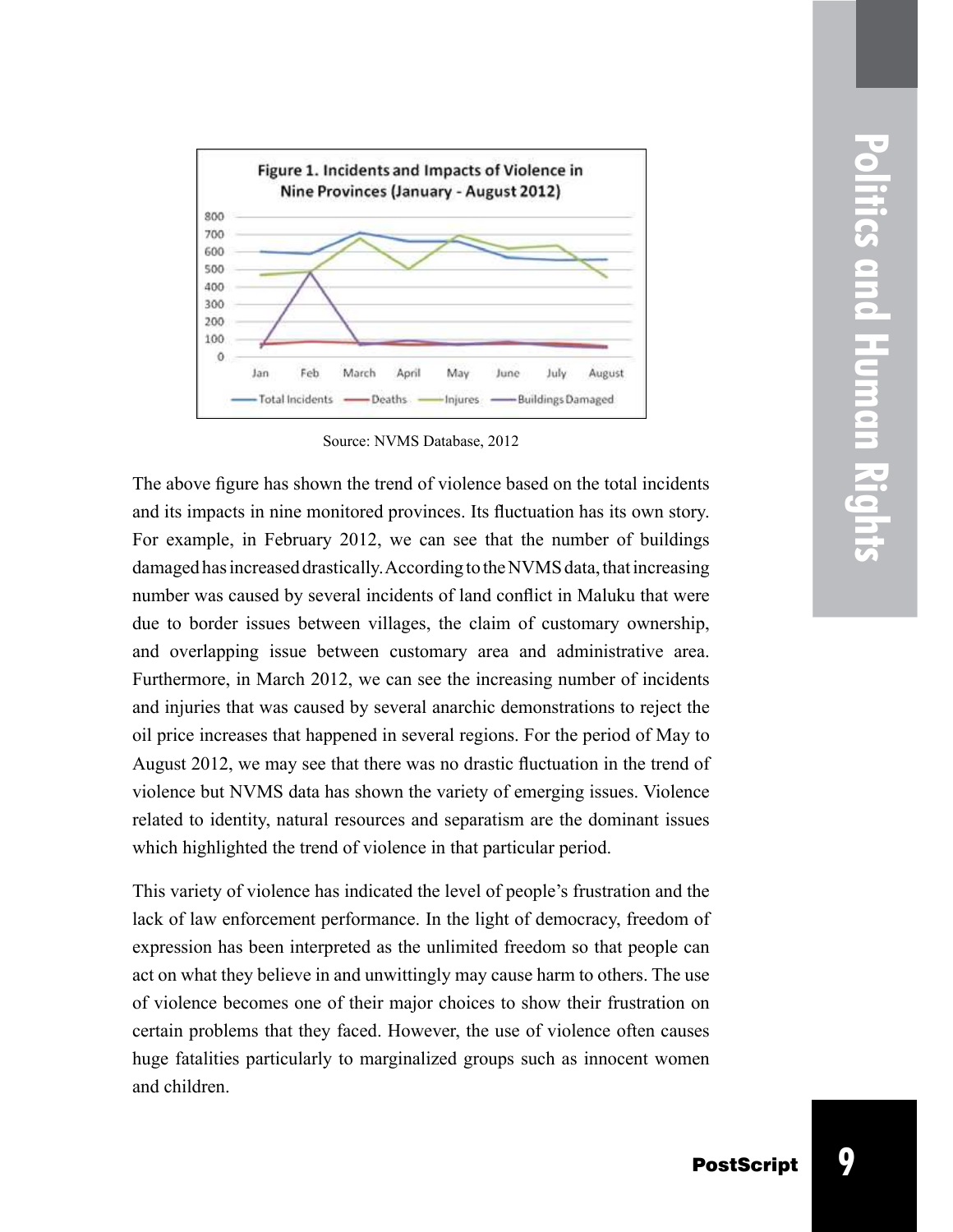Due to the sensitive issues, people may easily provoke and lead to committing violations of the law. The weakness of law enforcement also contributes to the people's disappointment on how in practice the law can be played, be distorted and often be dragged to favor the side that has money. Therefore, it is quite understandable if people lose their trust on the law enforcement and come out with their own process of justice. In fact, the weakness and strength of law enforcement performance will influence people's perception on the existing law, whether it exists and is implemented or not. Yet, law enforcement officers have shown their lack of confidence to perform their own duty.

Huge number of violence that happened within the society is basically the incidents that occurred in the past and it is recurring. It indicates something wrong with the law and its enforcement because these incidents were not fully resolved and likely preserves the violence. NVMS data has shown several recurring incidents that were not well resolved.

First are the land conflicts that happened in Maluku. In the past 10 years, conflicts related to the issue of land-use have always happened every year. The NVMS data has shown that there were 151 incidents of violence which resulted in 42 deaths, 320 injuries and 369 buildings damaged (Figure 2). In the year of 2012, NVMS data has underlined 30 incidents of land conflict that happened in Maluku from January to August which resulted in 4 deaths, 56 injuries and 20 buildings damaged.



Source: NVMS Database, 2012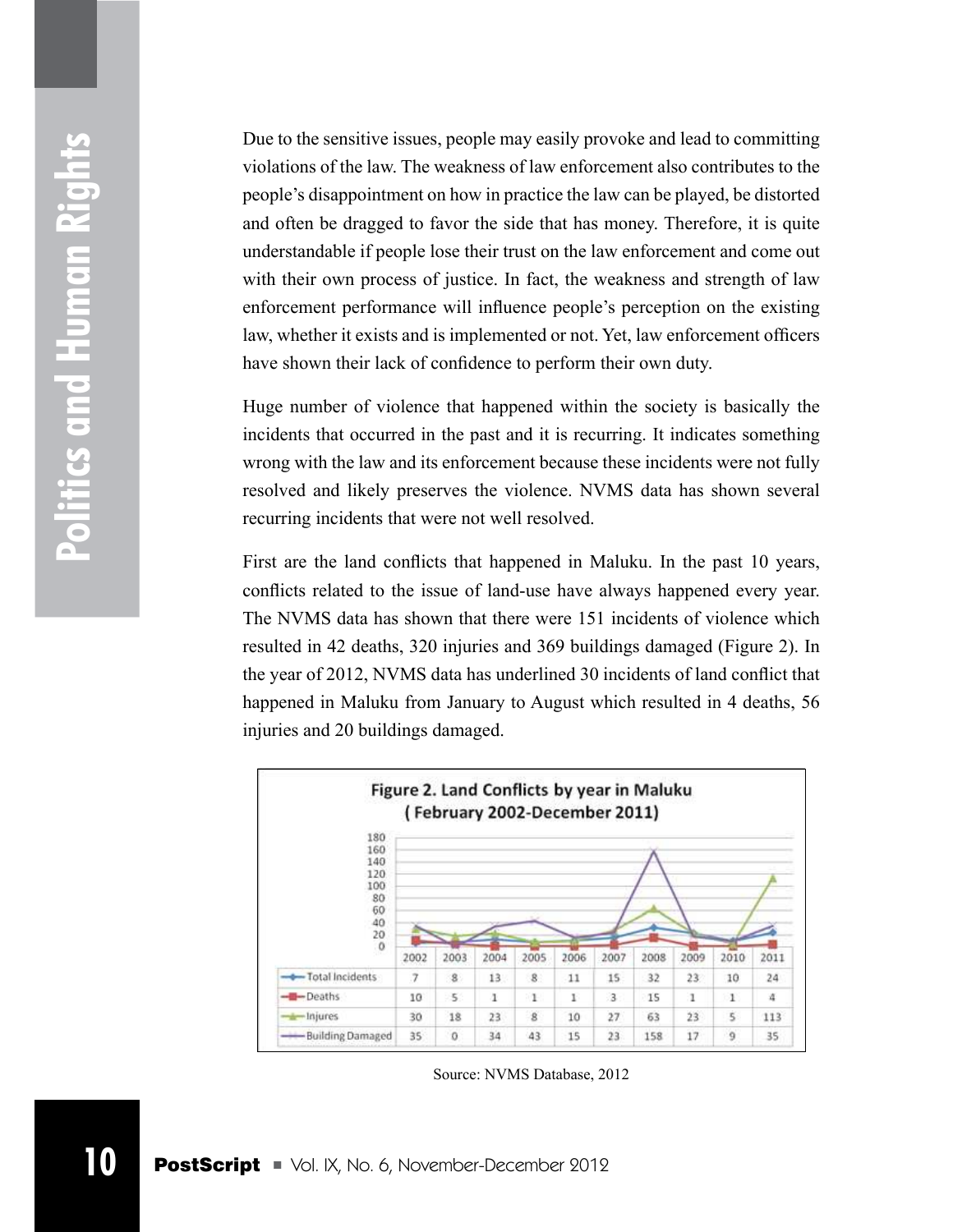**Politics and Human Rights Politics and Human Rights**

The above picture has shown the trend of incidents and its impact as a result of land conflicts which occurred in Maluku for 10 years. The majority of deaths and buildings damaged in 2008 had happened due to a single incident of riot between residents of Saleman and Horale. 2 The analyses of land conflicts in Maluku was highlighted in the first Policy Brief, edition 01/July 2012, published by NVMS-The Habibie Center. The finding has revealed that the recurring land conflicts in Maluku is due to the issues of boundaries between villages/negeri, indigenous tenure claims by different group of residents, and conflict arising from the overlapping of traditional territories and administrative ones. These issues have its main sources of conflict, specifically related to the overlapping systems of land ownership and unsystematic access to and use of land.

The position of local government and law enforcement officers become crucial actors in stopping and building trust in order to avoid conflict from happening. All this time, both actors have intervened in the conflict to not only stop the violence but also continue to build peace between conflicting groups. Yet, these efforts have failed to overcome the conflicts. Due to the ineffective peace agreement, conflict emerges again and again. The position of local government and law enforcement officers is at the weakest level, including customary leaders ('*tokoh adat')* because in most of the peace process between conflicting parties, the role of customary leaders was also taken into account. Therefore, a big question comes into existence, who runs the governance then?

Second, inter-ethnic conflict that erupted between Kwamki Lama and Kwamki Baru in Mimika district, Papua. During January to August 2012, NVMS data has noted 19 incidents and caused 7 deaths, 335 injuries and 6 buildings damaged. This inter-ethnic conflict has been occurring for more than 11 years. NVMS data also highlights the inter-ethnic conflict in Papua since 1998 where 73 incidents were recorded and resulted in 62 deaths, 849 injuries and 77 buildings damaged. In fact, it is very unfortunate that there are some who state the opinion that inter-ethnic conflict in Papua is a common phenomenon because it is part of their culture. The paradigm that has to built by everyone including experts is to abolish the statement of 'it is a common phenomenon when violence happen in certain group/community.' There is no justification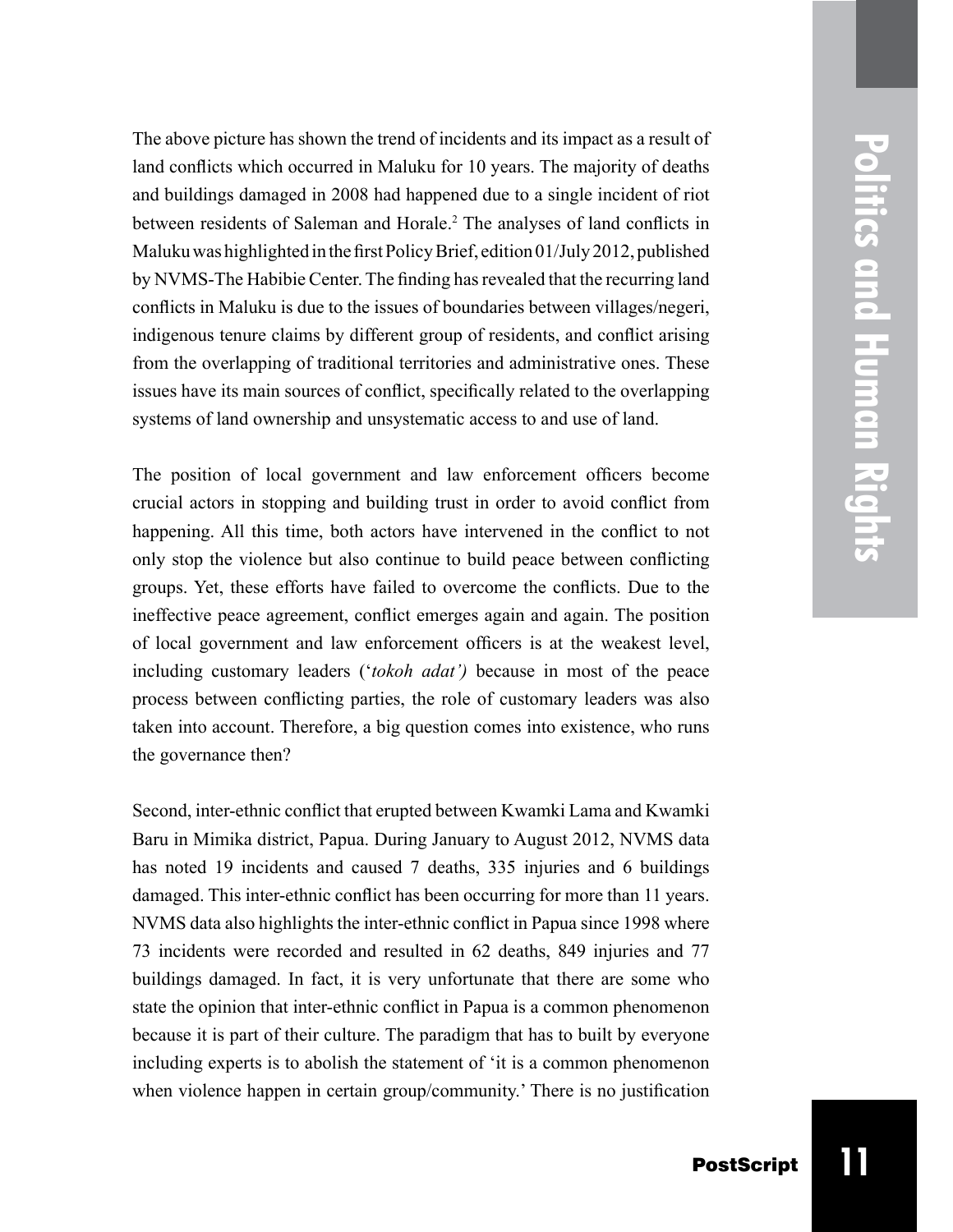Politics and Human Rights **Politics and Human Rights**

when violence happened because it causes damage to humans and properties. People lost their families and properties and have to experience a trauma which needs a long recovery mechanism from a psychological aspect.

Therefore, it is wrong to see what happened in Papua as a common phenomenon because of its cultural aspect. Local government, law enforcement officers and customary leaders hand in hand need to do something to stop the violence that is already inherent in their culture. Ethnic Dayaks, for example, used to have a barbaric culture in the past, named *Mengayau*, that involved cutting off the enemies' heads in order to enhance his dignity. However, this barbaric culture has been eliminated in line with the times and human development itself. Therefore, it is possible too if the inter-ethnic conflicts that happen in Papua can be stopped and be eliminated of its culturally barbarism.

The effort to overcome the long conflict has been done by the local government, law enforcement officers and customary leaders. Through the process of peace building, they have already managed and implemented several attempts. For example, the ceremony of Stone Roasting (*Bakar Batu*) and Arrow Breaking (*Patah Panah*) which have been implemented in order to establish cease-fire and build agreement to stop the violence. Unfortunately, these effort are merely ceremonial, no progress in its development and as a result, conflict happened again. In addition, because the root cause of conflicts are not solved properly, conflict that happen is often triggered by side issue such as resentment, vengeance and vandalism. At the end, the big question comes into existence again, who actually runs the governance when actors who are supposed to be able to stop the violence were not able to do that?

Third, the student violence phenomenon that repeatedly happens has become the major concern from many stakeholders. The story of public transport hijacking by students to the massive brawl which cause the death of students has bleakly colored the education world nowadays. This is a bad condition but both law enforcement and surrounding community have no guts to stop the brawl. Most of the cases were triggered by revenge and offense, identity problem, rivalry between schools and asymetric relationship between juniorsenior inside one school.<sup>3</sup> In the last eight years (2005-2012), NVMS database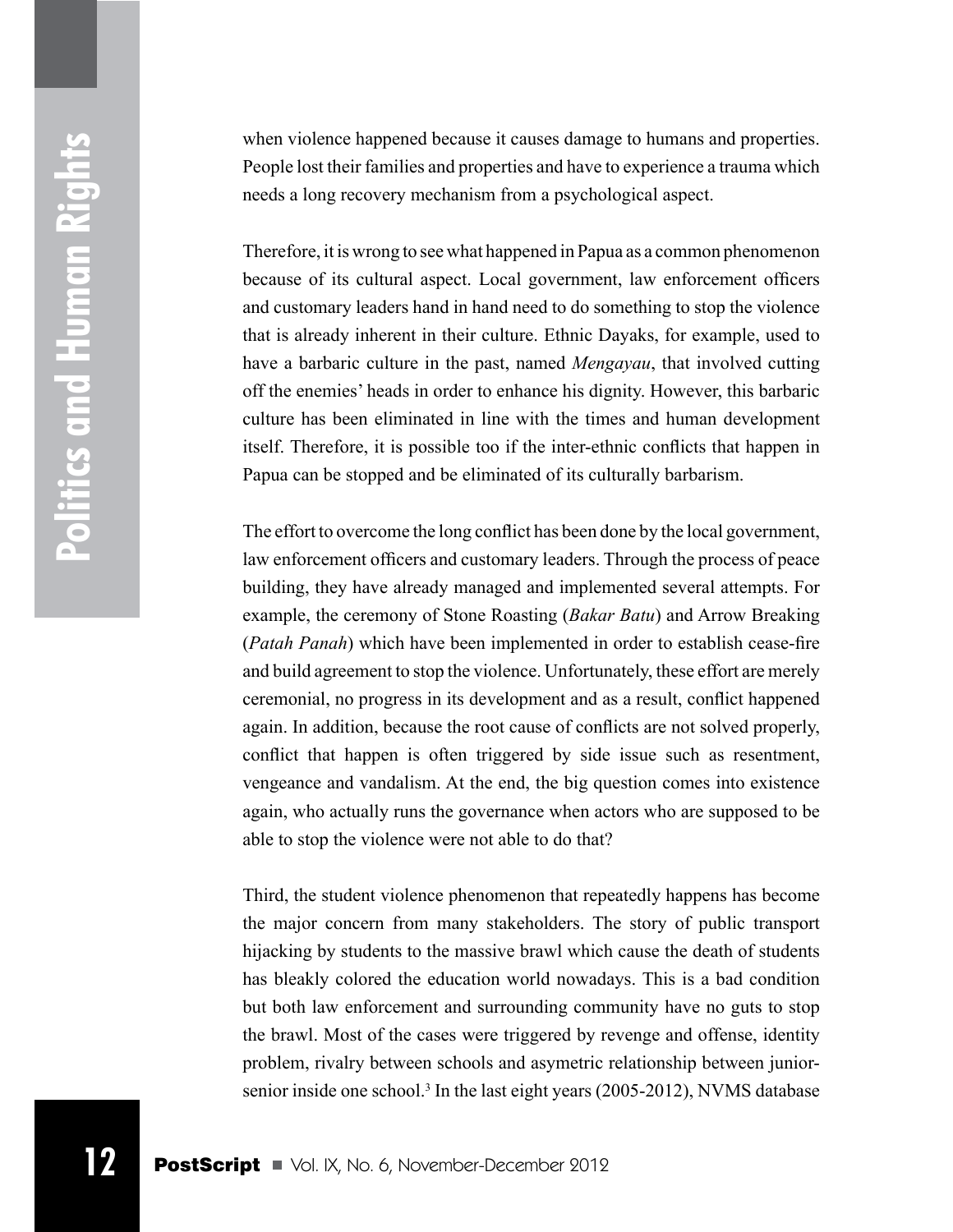**Politics and Human Rights Politics and Human Rights**

in nine monitored provinces has noted the occurrence of 1.303 incidents of students violence that caused 100 deaths and 1.286 injuries. The data has shown that 71% of student violence occurred in cities where most incidents happened in Greater Jakarta. A number of solutions and recommendations has been formulated by many experts who are concerned with this issue. However, student violence seem always to come into existence again and again. Therefore, no doubt that the completion of student violence has to be done. However, there is no instant way to resolve the problem that have been going on for a long time. When the recurring student violence happen, where are those who have to be accountable to stop the street fights? The same question may go the same way here, who actually run the governance when the omission of particular violence happen?

The answer is simple but it is seemingly hard in its aplication. When many people are questioning who is actually running the governance, the proper answer should be the the authority who hold the law and regulation, that is the government because the key is at the hands of the government with the strong law enforcement support no matter how weak the government performance is. Yet, the government should be able to demonstrate their identity, to show their power as a protector of the society, the law enforcement and the leading institution to provide security to its people. The weakness which is embedded in the government can be eradicated as long as the basis of law and regulation is clear and firm. Therefore, the first thing to do by the government is to re-formulate the existing law and regulation in order to build a strong legal basis so that there is no falter for the law enforcement in acting and responding to conflicts. Furthermore, the government should not neglect the capacity of customary leaders. With a good cooperation between the government's policy and the local wisdom, conflict can be reduce. From the past experiences, the capacity of customary leaders in several regions has succesfully reduced conflicts and followed by peace-building mechanism. Therefore, it is compulsary to intensify the capacity of customary leaders, including the government itself in order to be more responsive in handling the conflicts.

As the conclusion, conflict can only able be stopped and managed by proper stakeholder who have been willing to end the human disaster. It is important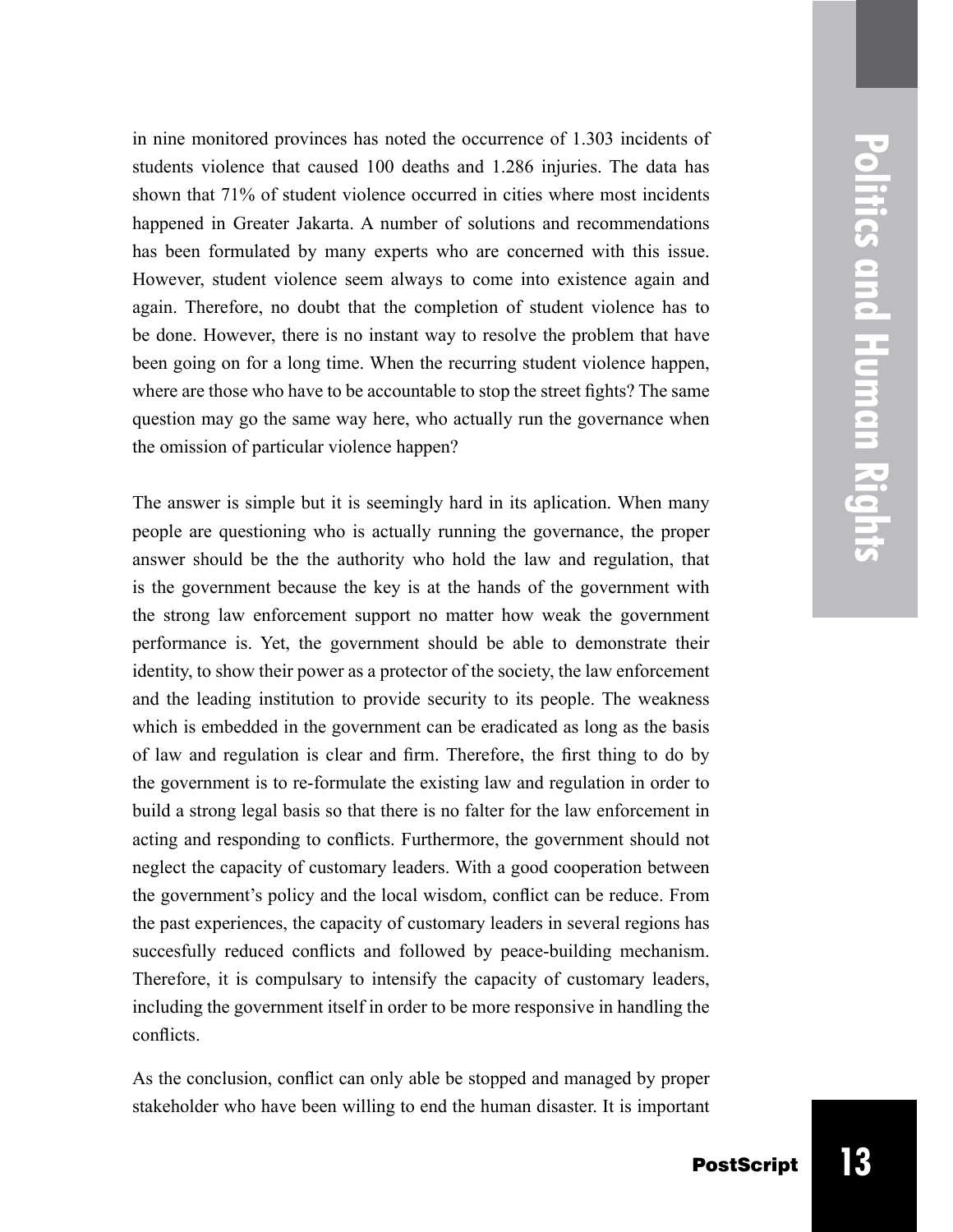to note that there is no way to abolish conflict because the potential of conflict always exist everywhere and in every level of the society. All that we can do is to reduce, manage the conflict so that it does not turn into violence. The level of people's tolerance to any kind of differences is also a crucial concern which may contribute to the conflict to happen or not. Therefore, people need to think twice before making an action towards something that is bothering them. Once violence happen, the effect of it can not be avoided.

-oooOooo-

#### **Endnotes**

1 The NVMS program has covered nine provinces, namely Nanggroe Aceh Darussalam, Greater Jakarta (Jabodetabek), West Kalimantan, Central Sulawesi, Maluku, North Maluku, Papua, West Papua and East Nusa Tenggara. At the next stage, the provinces of Lampung, Central Kalimantan, East Kalimantan and West Nusa Tenggara will be added.

2 NVMS data has found several regions in Maluku that experienced land conflicts, that is land conflict between residents with the same religion such as Porto-Haria (Saparua, Central Maluku), Mamala-Morela (Leititu, Central Maluku), Hitulama-Hitumessing (Leihitu, Central Maluku), and land conflicts between residents with different religion such as Iha-Luhu (Huamual Belakang, West Seram), Saleman-Horale (North Seram, Central Maluku), Dian Darat-Letfuan (Kei Kecil (Little kei), Southeast Maluku).

3 The Habibie Center Peace and Policy Review, Vol. 02/November 2012.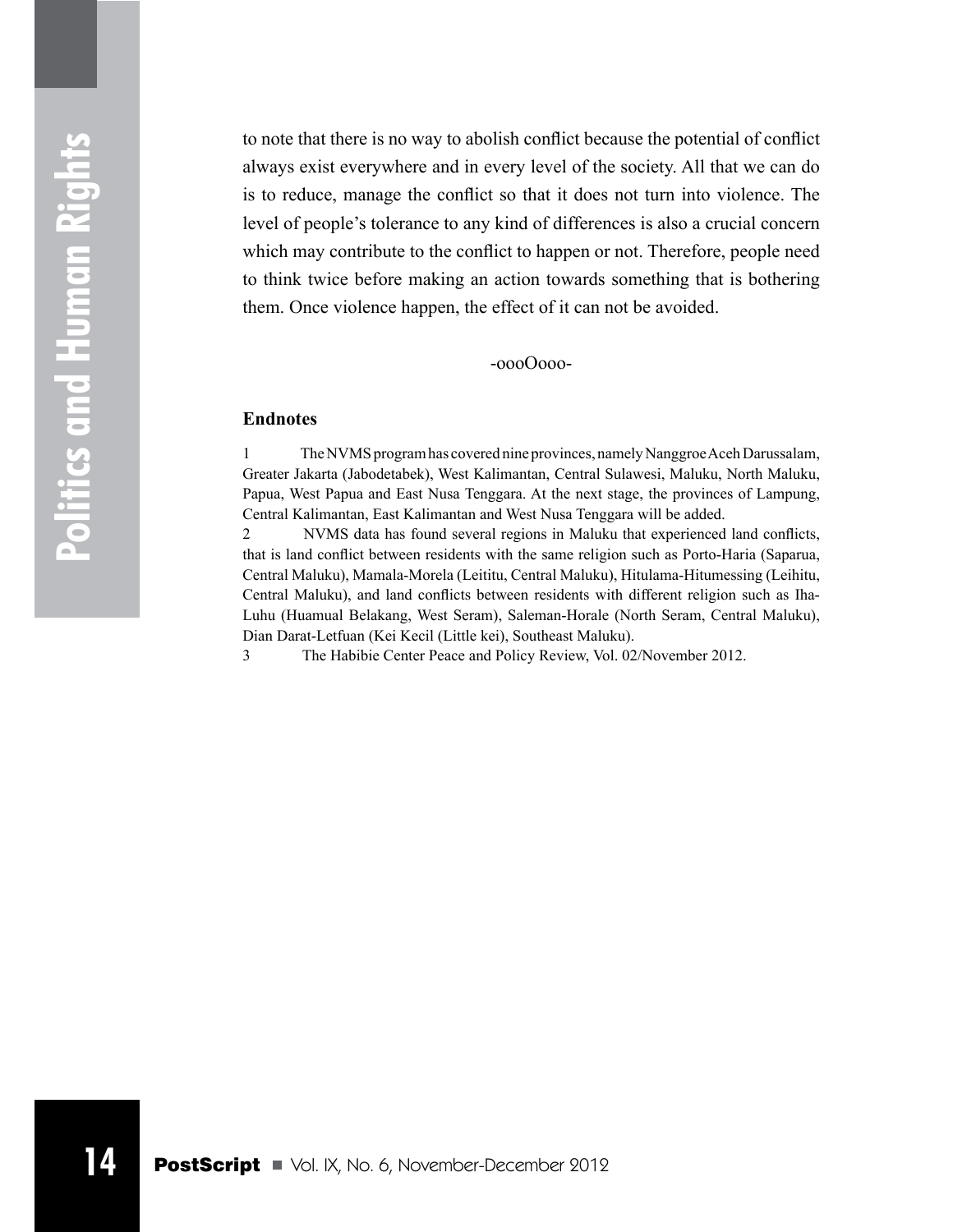# **Habibie, Indonesia, and Malaysia**

### **Bawono Kumoro, Researcher, The Habibie Center**

F or many times, Indonesia-Malaysia relationship has strained. The latest issue was triggered by the publication of a provocative article in Utusan Malaysia daily newspaper on Monday, December 10, 2012.

In the article entitled "The Similarity of BJ Habibie and Anwar Ibrahim," the former Information Minister of Malaysia, Zainuddin Maidin, stated several tendentious points of view toward the third Indonesian President, BJ Habibie. Zainuddin Maidin accused Habibie as the Indonesian traitor and called him a dog of imperialism.

Furthermore, as the elite member of ruling party, the United Malaysia National Organisation (UMNO), he has stated that Habibie was the cause for Indonesia's disunity due to his policy on multiple parties which caused a chaotic political situation in Indonesia. The article was published after the presence of Habibie in Malaysia at the invitation of Anwar Ibrahim to give a speech at Selangor University.

Although Zainuddin Maidin had claim that his judgment is his own personal views, his political status as one of UMNO's elites has led to the perception among the international public that the article is the reflection of the Malaysian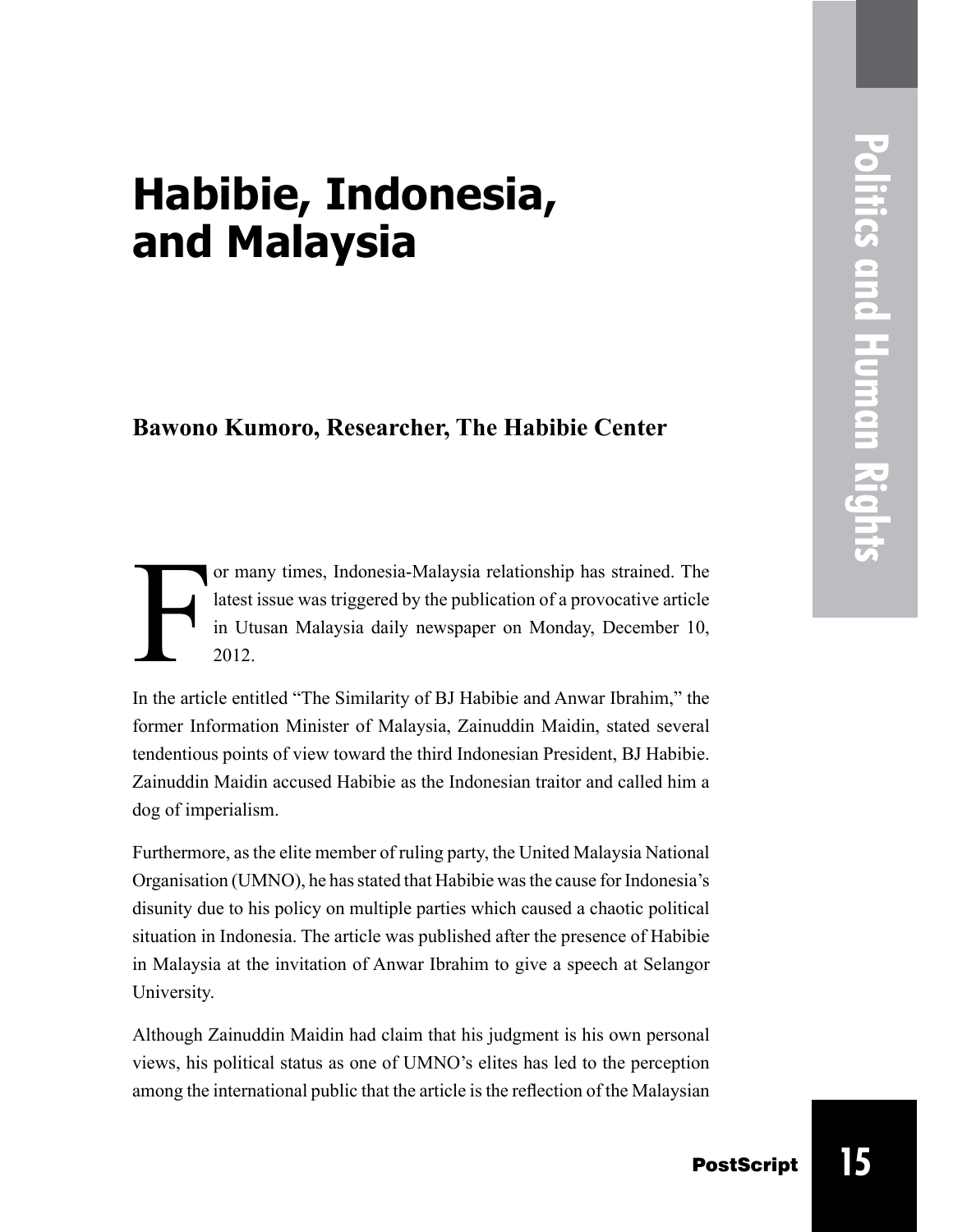elites' attitude towards Indonesia. It is hard to believe that the performance of democracy in Indonesia for the last 14 years has fostered the sense of worry and feeling of being threatened among the ruling political elites in Malaysia.

It is an open secret that Malaysia is a country with an authoritarian governmental system with one dominant political party (UMNO), just like Indonesia under the New Order regime in the past. Therefore, it is not surprising that if in the past, President Soeharto and Prime Minister Mahathir Mohammad developed a good relationship given the similarities of both countries' leaders' character.

However, the emerging reform with the political openness and the rising of democracy which was experienced by Indonesia since 1998 has led to a sense of worry and feeling of being threatened inside the ruling political elites in Malaysia. Furthermore, Habibie as the president at that time has opened the tap of democracy in Indonesia and also built a good relationship with the opposition leader of Malaysia, Anwar Ibrahim.

This good relation between Habibie and Anwar Ibrahim is feared in that it would have the impact on the openness of political and human rights' awareness in Malaysia. If this happens, it is possible that the wave of democratic demands and political reform for Malaysian will become bigger and threaten the existence of UMNO as the status quo party. The progress of the "Bersih 2.0" group for the last two years against the oppressor power in demanding the performance of clean election had made the ruling elites party overwhelmed in Malaysia.

#### **Spiteful Attitude**

In the context of the international sphere where Indonesia has emerged as the largest democratic country in the region, the article of Zainuddin Maidin can be seen as a manifestation of spiteful attitude towards Indonesia's progress in recent years. As we all know, in the past couple of years Indonesia has made a number of important contributions in order to encourage the development of democracy in the world, particularly in Southeast Asia.

The execution of Bali Democracy Forum at the end of every end is one of these contributions. In fact, in every state visit, President Susilo Bambang Yudhoyono (SBY) always shares the experience of democratic development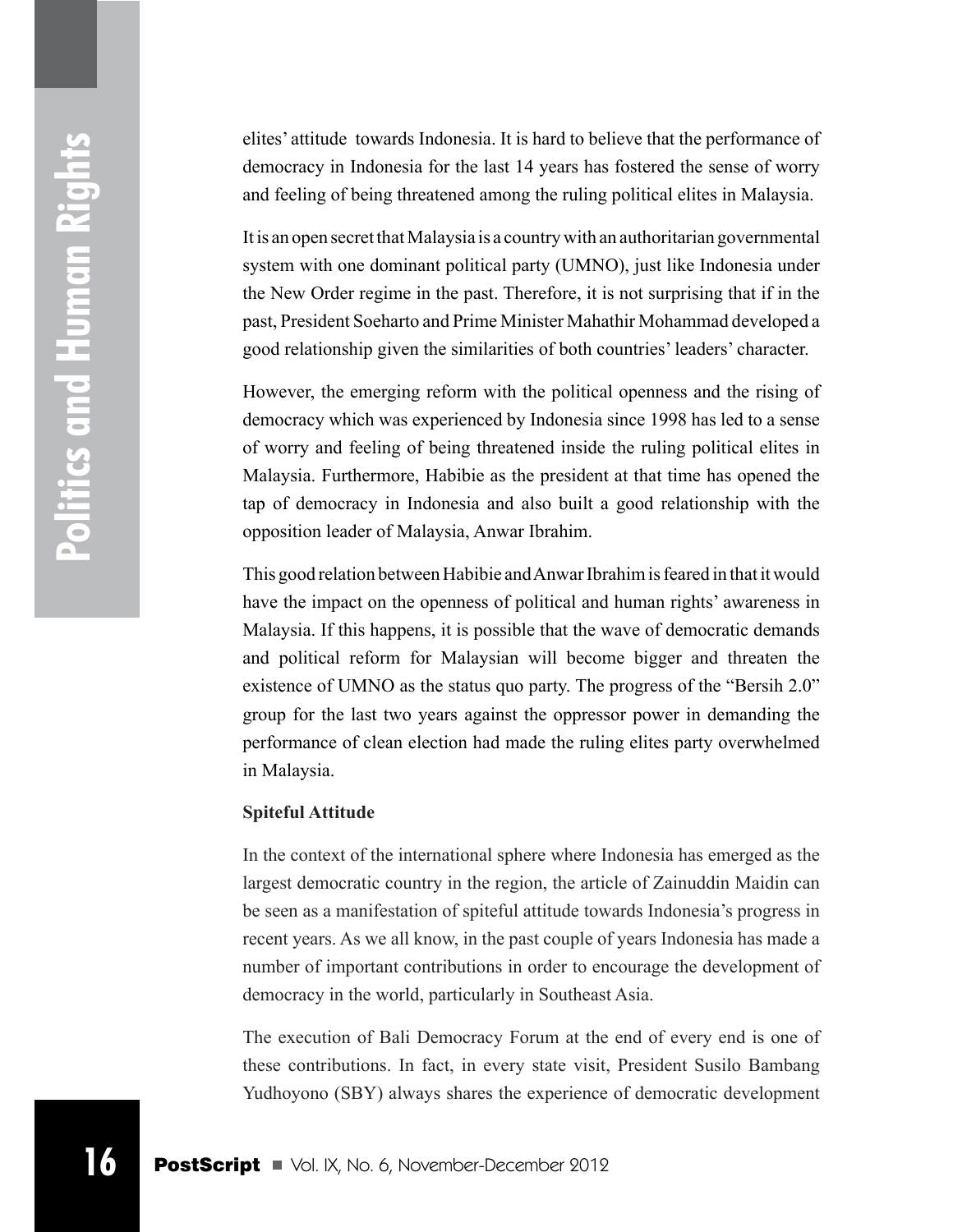in Indonesia. The success of Myanmar in conducting democratic elections in the April 2012, in fact, cannot be separated from the role of Indonesia.

Soon after taking office as the new leader of Myanmar in March of 2011, President U Thein Sein held a bilateral meeting with President SBY in order to explore Indonesia's experience in performing political transition from an authoritarian regime to democratic regime. Moreover, President U Thein Sein said that he wanted to learn from Indonesia's experience in developing a sustainable democracy.

The achievement gained by Indonesia as the first country in the region of Southeast Asia which manages to escape from the clutches of the authoritarian regime and implement democracy as a political system has prompted President U Thein Sein to put Indonesia as the first country to be visited after the taking of office as the president of Myanmar.

President SBY has utilized this opportunity to use soft power diplomacy to encourage the process of democratization in Myanmar. The bilateral meeting of these two head of states is not in vain. A year after the bilateral meeting, Myanmar successfully conducted a democratic election after more than 20 years under the regime of military.

#### **Proportional**

In conclusion, the Indonesian people do not need to be too reactive towards the publishing of articles by Zainuddin Maidin, even though it is hurtful. As a great nation, we must continue to promote proportional and elegant attitudes toward all form of spiteful attitude of those who are jealous of the development of democracy in Indonesia.

Sooner or later, the wave of democracy will come over to the neighbor country as happened in Indonesia 14 years ago. All kind of efforts in avoiding democracy which is performed by the ruling political elites in Malaysia will be useless, given the extent of the universal recognition of democracy. Democracy has become a historical will in which the political legitimacy of the state is now measured by the degree of democracy and political openness.

-oooOooo-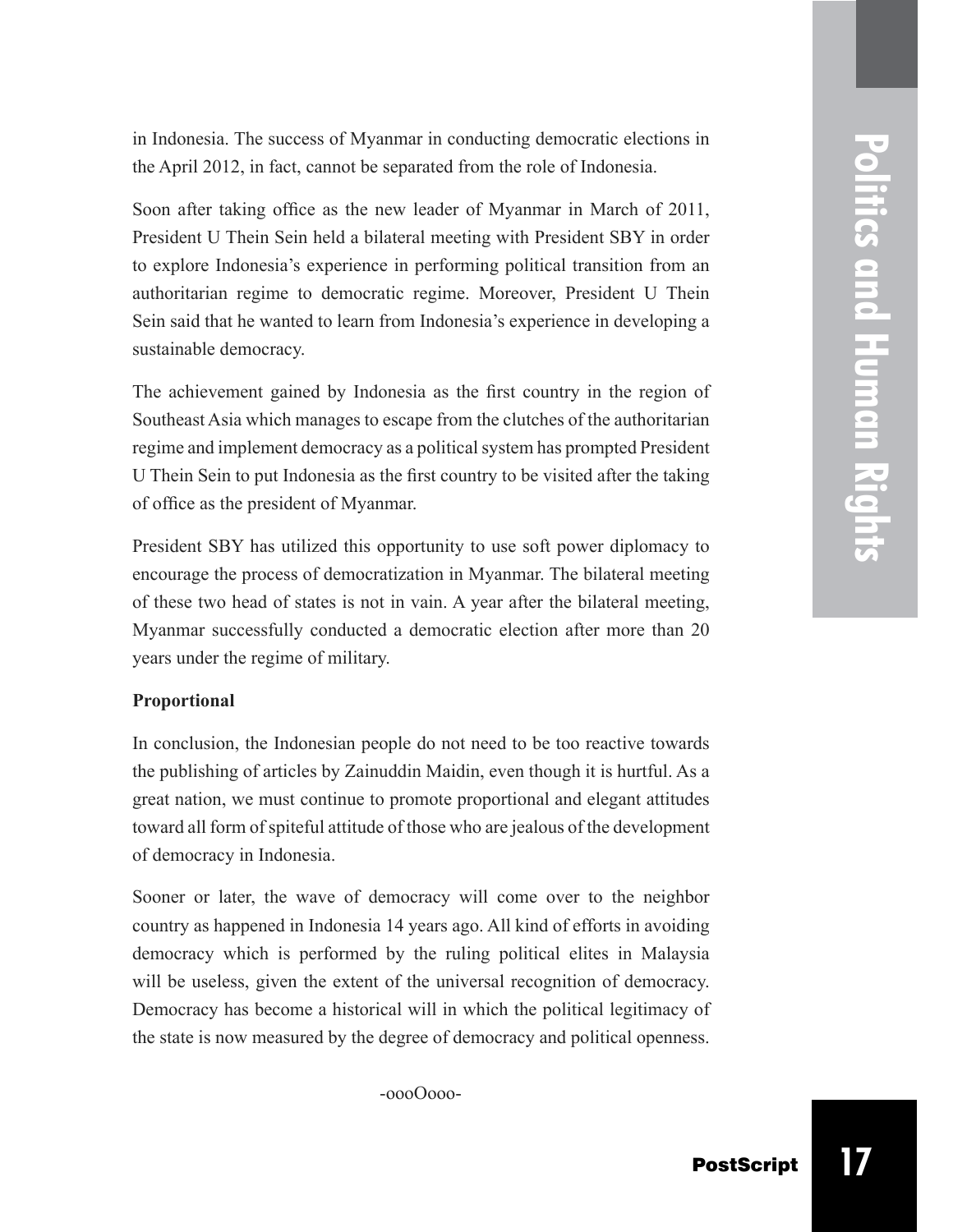# DEMOCRACY TAKE-OFF?

### THE B.J. HABIBIE PERIOD

### EDITORS: Dewi Fortuna Anwar & Bridget Welsh

*Authors: Robert E. Elson*, *Ahmad Watik Pratiknya, Marcus Mietzner*, *Greg Barton,Taufik Abdullah, Janet Steele, Amrih Widodo*, *Timothy Ryan, Yudi Latif, R. Siti Zuhro, Umar Juoro, Dewi Fortuna Anwar, Kumiko Mizuno, Heinrich Seeman, Ann Marie Murphy.*

This is the first book that offers a comprehensive analysis of the Habibie presidency. Comprising a collection of writings by experts from Indonesia and overseas, as well as by some people who had known Habibie well, this book provides divergent views about Habibie the man and his important legacy. Though still far from perfect, Indonesia is now well-recognized as the world's third largest democracy, and there is now a growing appreciation of Habibie's role as the "Father of Democracy". Although his government only lasted for 517 days Habibie succeeded in laying down the groundwork for transforming the Indonesian political system from a military dominated-authoritarian regime to become a democracy with an empowered civil society. Yet Habibie is not free from controversy. As an engineer and a close associate of President Suharto many doubted Habibie's commitment and ability to carry out the reform and manage the transition towards democracy. This book contains critical views on the authenticity of Habibie as a democratic reformer, as well as equally convincing arguments about Habibie's democratic credential as a result of his study and long period of living in Germany. Important initiatives undertaken during the Habibie presidency such as freeing the press, introducing wide-ranging regional autonomy and opening the way for East Timor's independence are also discussed in details in this book. With 14 years gone by since the Habibie presidency, there is now sufficient distant for us to give a more objective account of this brief but decisive period in Indonesian modern history.

#### **Price: Rp 279.000,-**

DEMOCRACY

EMOCRIT ? THE B.I. HABIBLE PERIOD

DEWI TORTUNA ANWAR & BRIDGET WELSH

**For Order : Mary 021-3913880, 085213525151 Payment Transfer to Bank Mandiri a/c 117-000-1036680 or BCA a/c 455-3005593 (PT. Sinar Harapan Persada)**





**Get discount for**



before 15 January 2013 Price after discount<br>**Rp. 195.300**